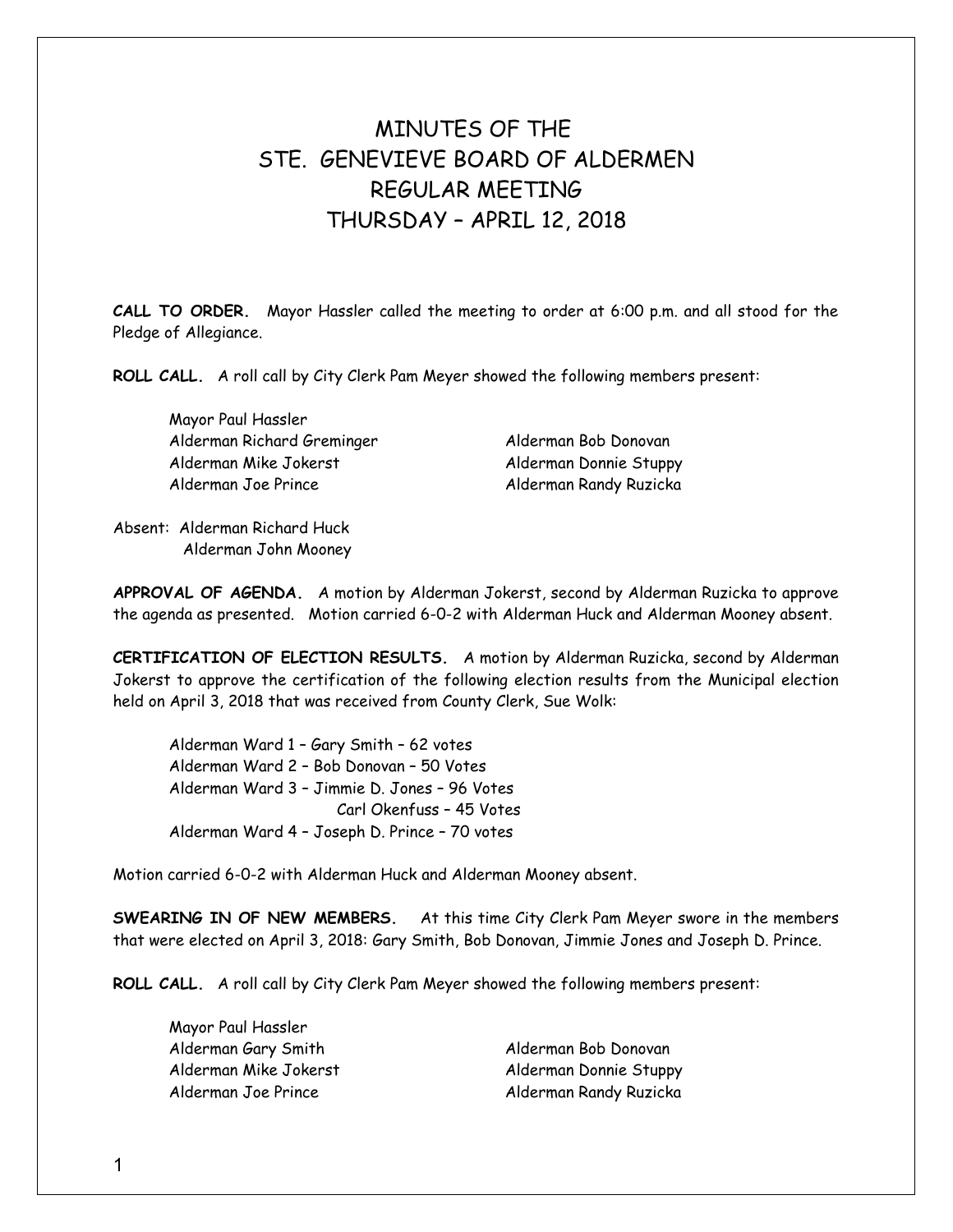Alderman Jimmie Jones

Absent: Alderman John Mooney

**PRESENTATION/AWARDS.** None.

**PERSONAL APPEARANCE.** None.

**CITY ADMINISTRATORS REPORT.** (See Attached Report)

## **STAFF REPORTS**

Kenny Steiger – Fire Chief (see attached report) Gary Roth – Street Superintendent (See Attached Report) Carla Bullock – Community Development Administrator (See Attached Report)

## **COMMITTEE REPORTS.** None.

## **PUBLIC COMMENTS.**

Mr. Bill Kraemer, president of Quarry and Allied Workers Local 830 spoke to the Mayor and Board of Alderman concerning an event that will be held on April 25 at the Community Center at 5:30 p.m. with Ms. Nicole Browning, who is a St. Louis area counselor for the National Council on Alcoholism and Drug Abuse will speak on opioid abuse. Mr. Kraemer heard Ms. Browning speak and was very impressed stating it was a wonderful and complete program. After hearing her speak, Mr. Kraemer convinced the quarry where he works to start putting Narcan in the junk kits at work. Narcan is used for reversing effects of an opioid overdose. Having Narcan on hand can save lives. Mr. Kraemer asked the board to get the word out regarding the event on April 25<sup>th</sup> at the Community Center.

## **CONSENT AGENDA.**

- 1. Minutes Board of Aldermen Regular Meeting March 22, 2018.
- 2. RESOLUTION 2018-16. A RESOLUTION ALLOWING THE CITY CLERK TO AUTHORIZE THE DISPOSAL OF CITY RECORDS THAT ARE ON FILE IN THE CITY CLERK'S OFFICE THAT HAVE MET THE RETENTION SCHEDULE AND WILL BE DESTROYED IN COMPLIANCE WITH THE GUIDELINES ESTABLISHED BY THE SECRETARY OF STATES' OFFICE PER RSMO 109.230(4).
- 3. RESOLUTION 2018-17. A RESOLUTION RE-APPOINTING JAN BRANS TO THE STE. GENEVIEVE TOURISM ADVISORY COUNCIL.
- 4. RESOLUTION 2018-18. A RESOLUTION APPOINTING KIM GORDAN TO THE STE. GENEVIEVE TOURISM ADVISORY COUNCIL.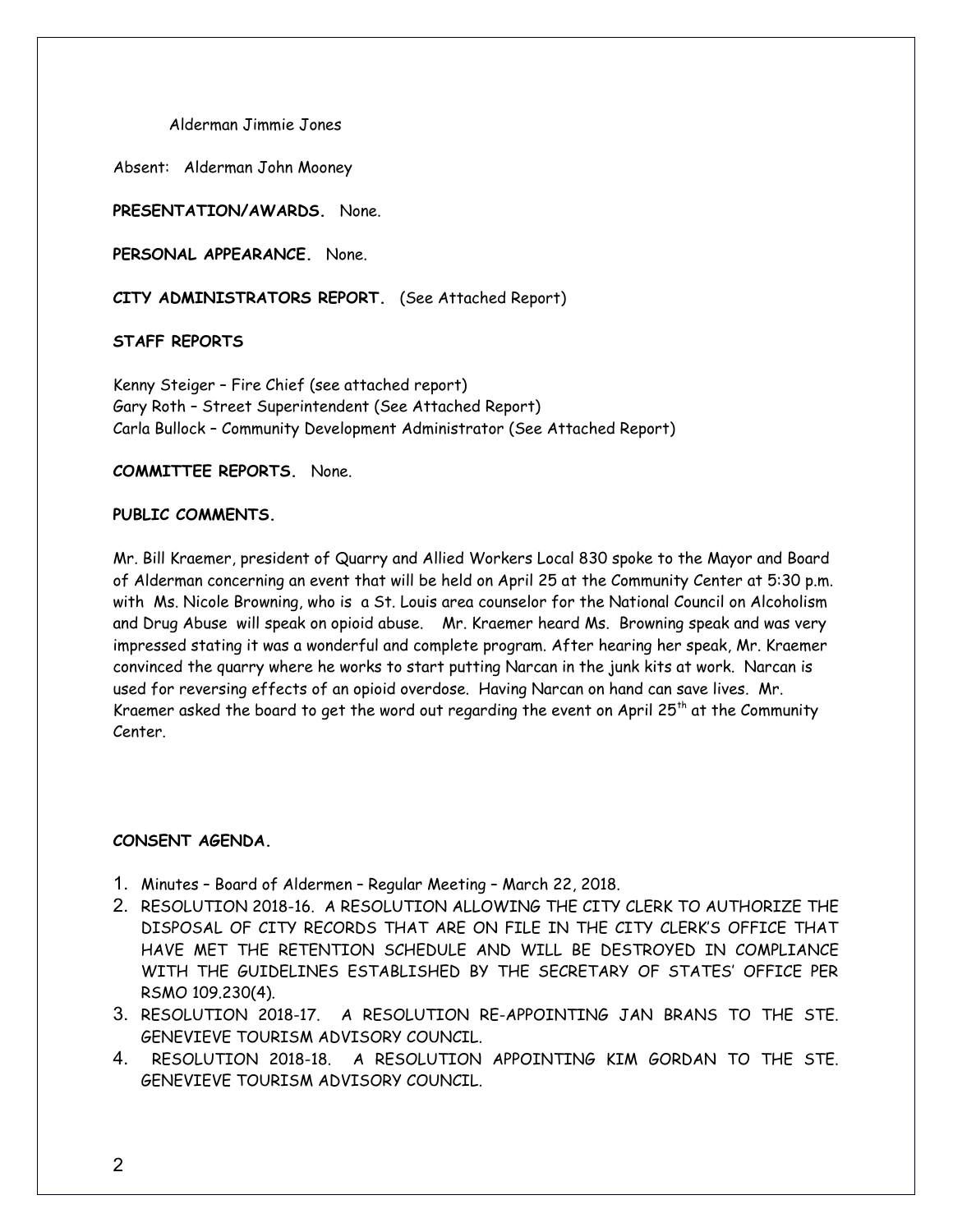5. STREET CLOSURE REQUEST – The Master Gardeners are requesting a street closure (Market Street one half block between Main and Front) to conduct the annual Ste. Genevieve Garden Walk and Plant Sale on Saturday May 19, 2018 & Sunday, May 20, 2018 from 7:00 a.m. to 4:00 p.m.)

A motion by Alderman Ruzicka, second by Alderman Donovan to approve the consent agenda as presented. Motion carried 7-0-1 with Alderman Mooney absent.

#### **OLD BUSINESS.**

#### **NEW BUSINESS.**

**BILL NO. 4213. AN ORDINANCE APPROVING A PROPOSAL FROM VANDEVANTER ENGINEERING FOR THE PURCHASE OF A SUBMERSABLE WASTE WATER PUMP IN AN AMOUNT NOT TO EXCEED EIGHT THOUSAND SEVEN HUNDRED FIFTY DOLLARS (\$8,750.00) 1 st Reading.** A motion by Alderman Jokerst, second by Alderman Prince, Bill No. 4213 was placed on its first reading read by title only and considered and passed with an 7-0-1 of the Board of Aldermen with Alderman Mooney absent.

**BILL NO. 4214. AN ORDINANCE APPROVING A BID PROPOSAL FROM AXON ENTERPRISE, INC. FOR THE PURCHASE OF FIVE TASERS IN AN AMOUNT NOT TO EXCEED \$7,433.00 AND AMENDING THE GENERAL FUND BUDGET #10 – POLICE #16. 1ST READING.** A motion by Alderman Donovan, second by Alderman Stuppy, Bill No. 4214 was placed on its first reading read by title only and considered and passed with an 7-0-1 of the Board of Aldermen with Alderman Mooney absent.

**BILL NO. 4215. AN ORDIANCNE APPROVING A BID PROPOSAL FROM TURN-KEY MOBILE, INC. FOR THE PURHCASE OF TWO MOBILE DATE TERMINALS IN AN AMOUNT NOT TO EXCEED \$7600.00. 1ST READING.** A motion by Alderman Prince, second by Alderman Donovan, Bill No. 4215 was placed on its first reading read by title only and considered and passed with an 7-0-1 of the Board of Aldermen with Alderman Mooney absent.

**BILL NO. 4216. AN ORDINANCE AUTHORIZING THE MAYOR TO ENTER INTO A PROPOSAL FOR PREFESSIONAL DESIGN SERVICES WITH COCHRAN ENGINEERING FOR A NEW ELEVATED STORAGE TANK ON PROGRESS PARKWAY. 1ST READING.** A motion by Alderman Jokerst, second by Alderman Smith, Bill No. 4216 was placed on its first reading read by title only and considered and passed with an 7-0-1 of the Board of Aldermen with Alderman Mooney absent. A motion by Alderman Jones, second by Alderman Jokerst to proceed with the second and final reading of Bill No. 4216. Motion carried 6-1-1 with Alderman Smith voting No and Alderman Mooney absent. A motion by Alderman Jokerst, second by Alderman Stuppy, Bill No. 4216 was placed on its second and final reading, read by title only, considered and passed by a roll call vote as follows: Ayes:, Alderman Mike Jokerst, Alderman Bob Donovan, Alderman Donald Stuppy, Alderman Joe Prince, Alderman Jimmie Jones and Alderman Randy Ruzicka. Nays: